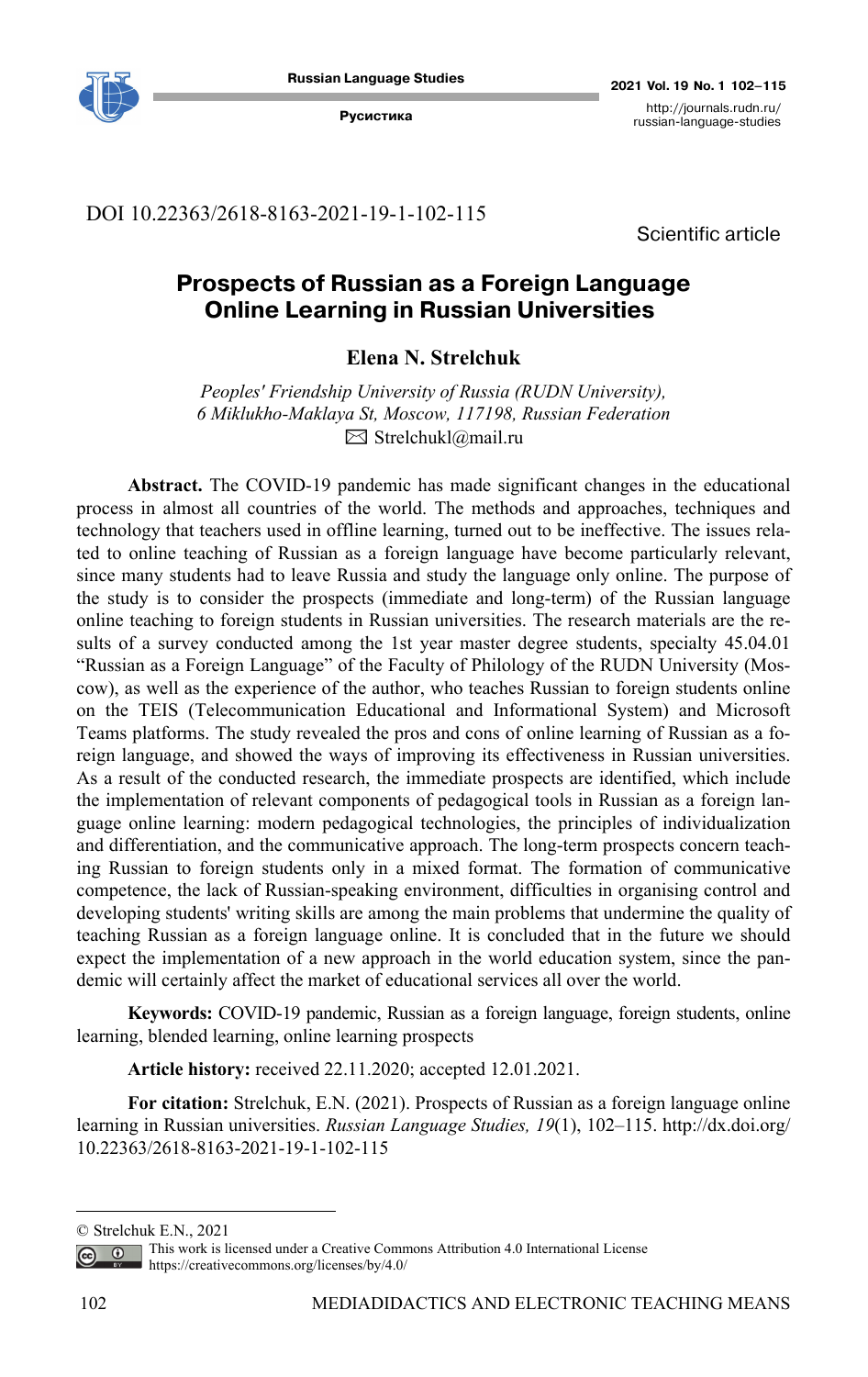## **Introduction**

Teaching Russian as a foreign language (hereinafter – RFL) has a long tradition. By the present, the methodology of teaching RFL has extensive experience, which is reflected in both theoretical and practical works. However, the beginning of 2020 made significant changes in the educational process in all countries of the world, including Russia. Students had to adapt to completely different educational conditions, the conditions, that they had not previously encountered – distance and online learning. It forced teachers to revise the approaches, principles and methods of teaching, and use modern educational resources.

It should be noted that the first attempts to organize distance learning were undertaken in the 18th century in Great Britain by Caleb Philips, who developed a method of teaching writing with the use of postal services. The rapid development of industrialization, printing and publishing, and the emergence of television and radio subsequently contributed to the progress of distance learning. It has become popular in many countries around the world (USA, Australia, Canada, France, China, Russia, etc.).

In the 21st century, with the development of computer technology, online learning has gained popularity. The number of students who choose Massive Open Online Courses (MOOCs) in language learning is increasing every year: "In 2018, it reached over 101 million people" (Dhawal, 2018). Online lessons in Russian as a foreign language are attended by many foreigners who want to learn the language, but do not have the opportunity to do it offline.

In this regard, terms that have become in demand in the past few years appeared in methodology of teaching RFL. Let us name some of them related to the topic of our research. Thus, the online lesson is considered "the main organizational unit of the online educational process", "an independent linguodidactic definition of the modern digital educational space" and one of the forms of distance learning, which involves the direct communication of the teacher and student in real time through IP telephony technology. As a result, the concepts of "distance learning" and "online learning" are different and are not synonymous (Dyakova, Khvorova, 2020: 216). We should also focus on "synchronous learning" and "asynchronous learning". A.A. Zankova proposed a classification of online courses (resources), "based on the position of organizing training with the help of a teacher (in a synchronous or asynchronous communication mode) or without his participation" (Zankova, 2019: 28). In our research, we will use the concept of "online learning".

It should be noted that there are many scientific and methodological research papers devoted to educational resources, electronic textbooks and various simulators that were used during distance and online teaching of Russian as a foreign language both before and during the pandemic: E.G. Azimov (2012, 2020), V.A. Zhiltsov (2019), S.A. Pashkovskaya (2010), O.I. Rudenko-Morgun (2009), E.N. Strelchuk (Strelchuk, Ermolaeva, 2019), Zhang Wei, L.E. Vesnina (2020) and many others.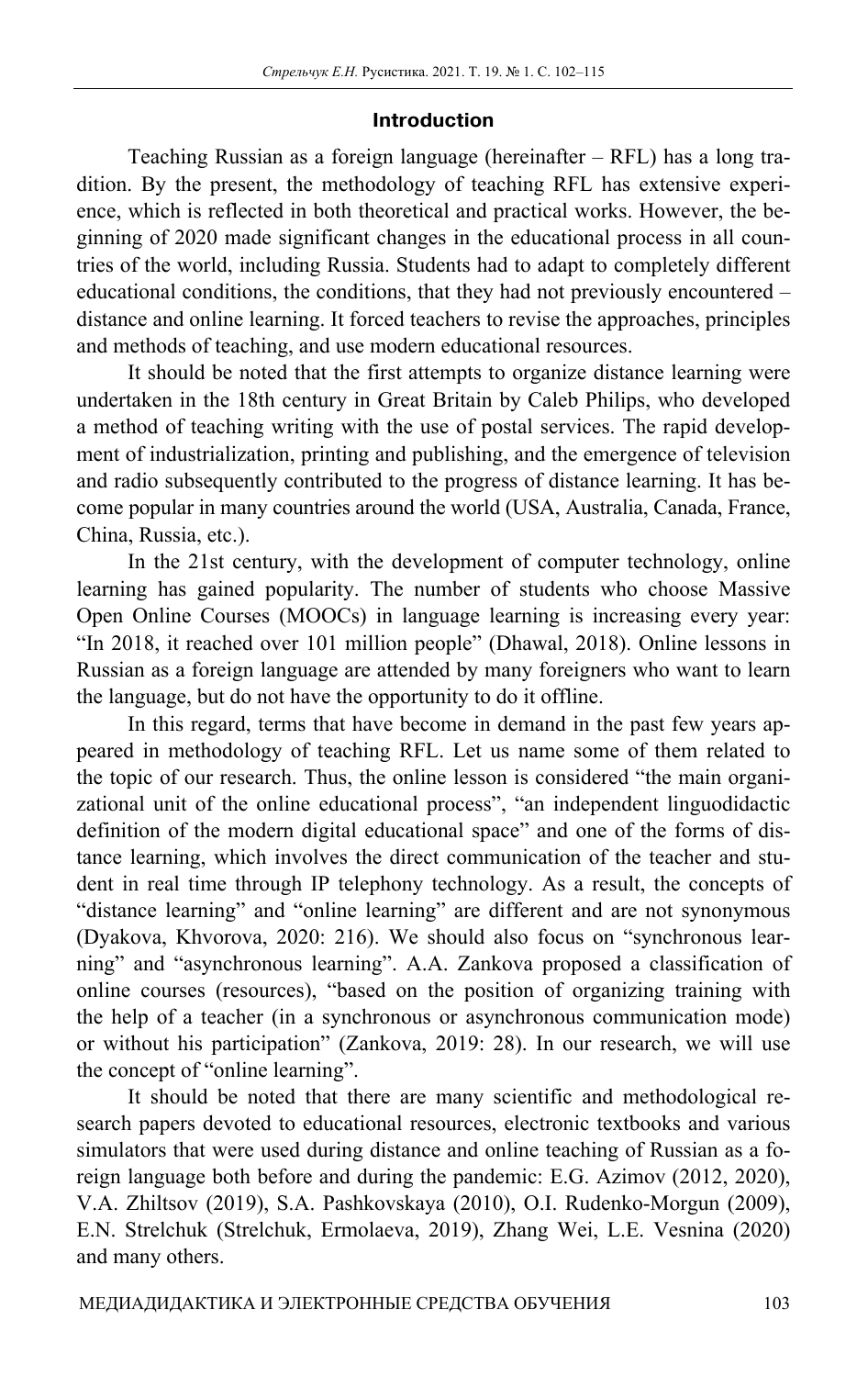Despite the increased interest in modern educational resources in the field of RFL, it should be said that during the pandemic, most of the higher educational institutions of the Russian Federation were not ready to move to massive online education. Those institutions that organized such training as the only one possible in difficult social conditions faced a number of problems.

## **The aim**

This study considers the prospects (near-term and further) of online education in RFL, which became the main aim of the study. By near-term prospects, we mean the organization of online education in the context of the pandemic until it ends. Further prospects include the organization of online training in the future, not under the emergency conditions.

#### **Methods**

The author used the following methods: complex theoretical analysis (analysis of scientific and methodical literature); observation (monitoring the process of teaching foreigners the Russian language online); referential and diagnostic method (conversations with teachers working with foreign students, questionnaires of recipients).

The recipients were first-year master students of the program 45.04.01 "Russian as a Foreign Language" of the philological faculty of the RUDN University (Moscow). A total of 30 people aged 21 to 50 years. Ethnic composition: 45% – foreigners (Serbia, Sri Lanka, China, Vietnam, Greece, India, Ukraine, Moldova); 55% are Russians. 80% of the recipients had pedagogical experience of working in different linguocultural audiences (Russian as a non-native language and Russian as a foreign language). The choice of the designated recipients is not accidental. On the one hand, these are students who study online, on the other hand, they are RFL teachers with a certain pedagogical experience. They were asked to highlight the pros and cons of online education and, on based on the results, determine the prospects for this form of teaching in Russian universities. To do this, it was necessary to make suggestions on how to improve the effectiveness of online teaching of Russian as a foreign language. The recipients considered online teaching Russian taken as a whole, without focusing on its individual stages (initial, basic and advanced), the contingent of students, age and learning objectives.

The study is also based on the experience of the author, who since March, 2020, has been teaching Russian as a foreign language at the Faculty of Philology of the RUDN University in real time on the TUIS platform (information and educational environment based on the open software MOODLE, which contains e-learning resources for all educational programs and related disciplines; supports the educational process and students' individual work on all educational subjects and regardless of their location) and the Microsoft Teams platform (a corporate platform that incorporates chats, meetings in a workspace).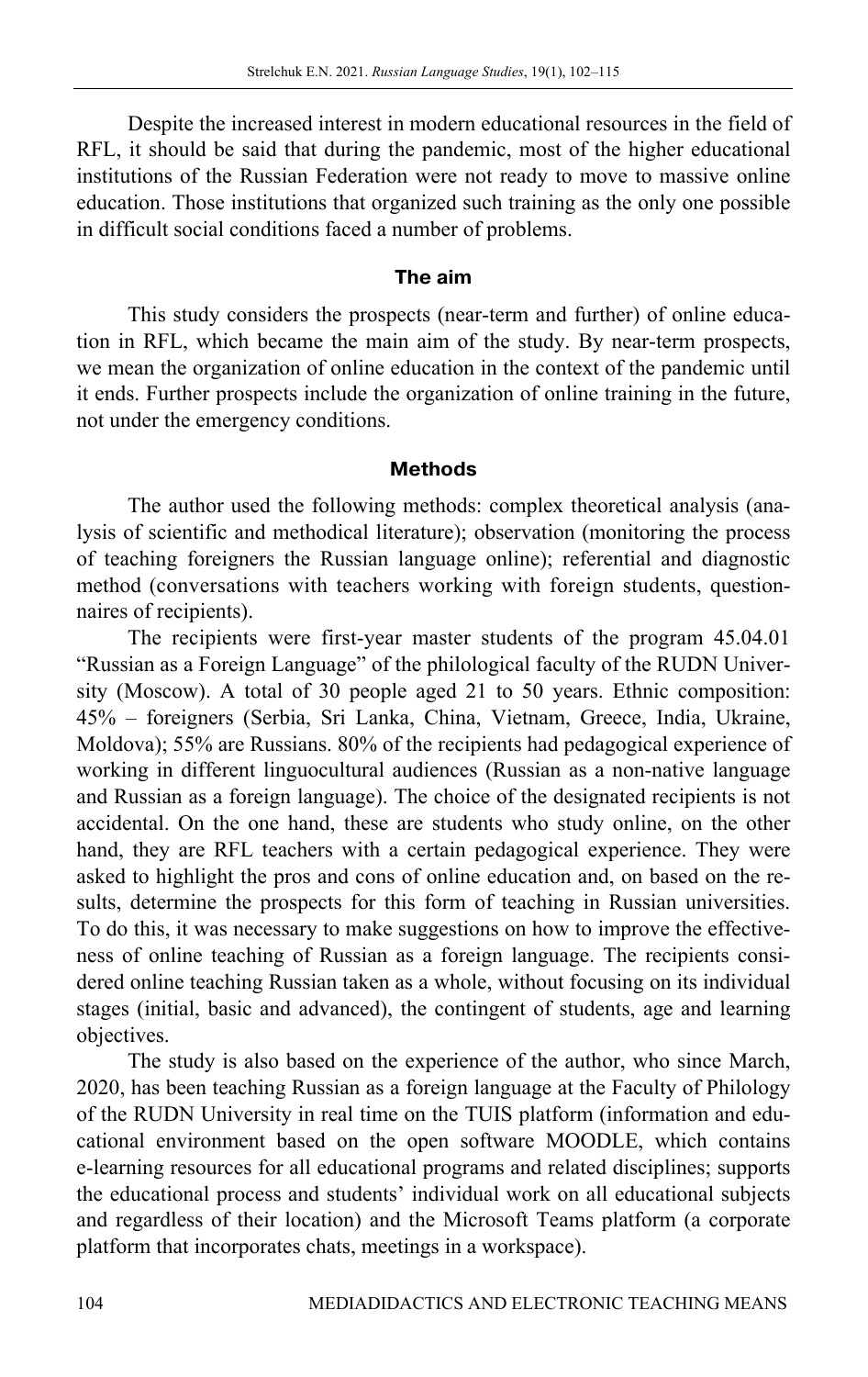## **Results**

As a result of the study, the near-term and future prospects of online teaching Russian to foreigners in Russian universities were considered.

Near-term prospects suggest an emphasis on implementing the following components of pedagogical tools in the classroom in the process of online teaching RFL: various modern pedagogical technologies, principles of individualization and differentiation, communicative teaching method.

Further prospects involve teaching Russian to foreigners only in a mixed format. Among the main problems that influence high-quality teaching of RFL online, the author named the difficulties in formation of communicative competence, the lack of a Russian-speaking environment, the organization of control, difficulties in the development of students' writing skills.

## **Discussion**

Teaching RFL online has divided teachers into two categories: some are totally against online teaching; the others point to the benefits of a new type of education (this is another hot topic in the era of the pandemic that requires special research): "Recently, it was difficult to imagine that it is possible to learn a foreign language without leaving your home or in any convenient place", but the pandemic has changed the worldview of millions of people (Zankova, 2019: 28).

It should be noted that the recipients also expressed different points of view. Thus, the results of the survey revealed the following:

– 4 people for online teaching,

– 14 people voted against online teaching

– 12 people evaluated online teaching fifty-fifty.

A total of 85 arguments were presented, of which: for  $-30$ , against  $-55$ .

The pros and cons of online learning highlighted by the recipients are shown in Figures 1–3.

The opportunity to study RFL online allows students, from anywhere in the world, to combine training with other activities, find materials in the public domain and learn the language using direct teaching methods (audio-visual and audiolingual). For students of the rational-logical type (Vietnamese, Chinese, Mongols, etc.), online learning also helps to remove the communication barrier when communicating with the teacher and classmates.

There are much more cons. They are associated both with a decline in the quality of education in general (18%) and with specific facts that reveal the problems of online education in RFL. So, the lack of communication, communication in the Russian-speaking environment is indicated by 30% of the respondents. Another 12% pay attention to a dramatic drop of motivation, unwillingness to learn online. 10% of participants are dissatisfied with the poor organization of control on electronic platforms, 5% of recipients note too much independent work. The remaining 25% highlight methodological problems: the lack of principles of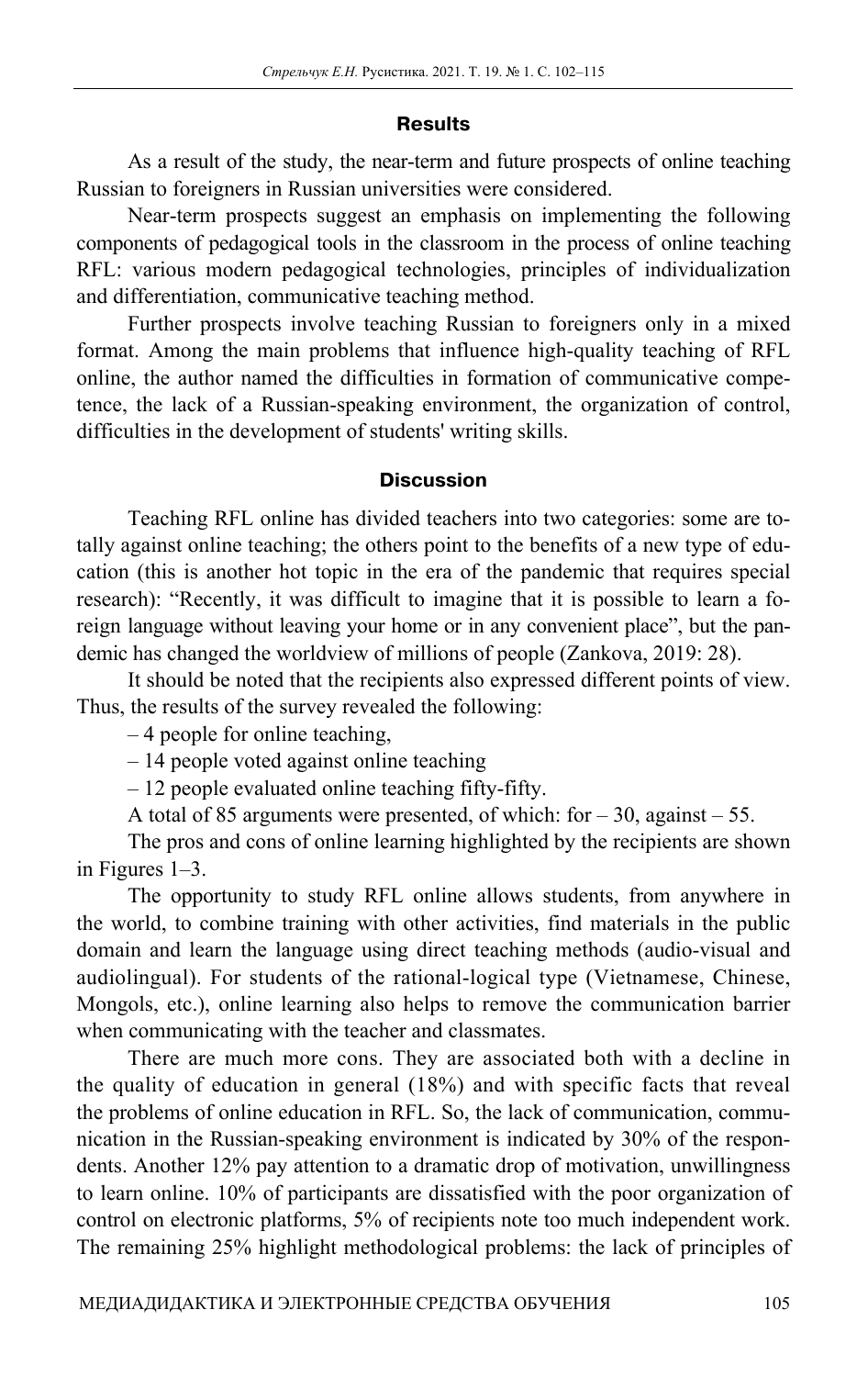individualization and differentiation, difficulties in perceiving new language material, the formation and development of writing skills.



- **Example 2** Learning from any location **COLOGY COLOGY COLOGY COLOGY COLOGY COLOGY COLOGY COLOGY COLOGY COLOGY COLOGY COLOGY COLOGY COLOGY COLOGY COLOGY COLOGY COLOGY COLOGY COLOGY CO**
- Visualization of the teaching material Combining learning and everyday activities
- 
- No communicative barriers





**Figure 1.** Pros of online teaching RFL

**Figure 2.** Cons of online teaching RFL

Despite the large number of disadvantages in online teaching of RFL, currently one significant problem arises: "How to build the online learning process so that it becomes more effective?" If the online form of organizing the educational process has become relevant during the pandemic, then perhaps it will occupy its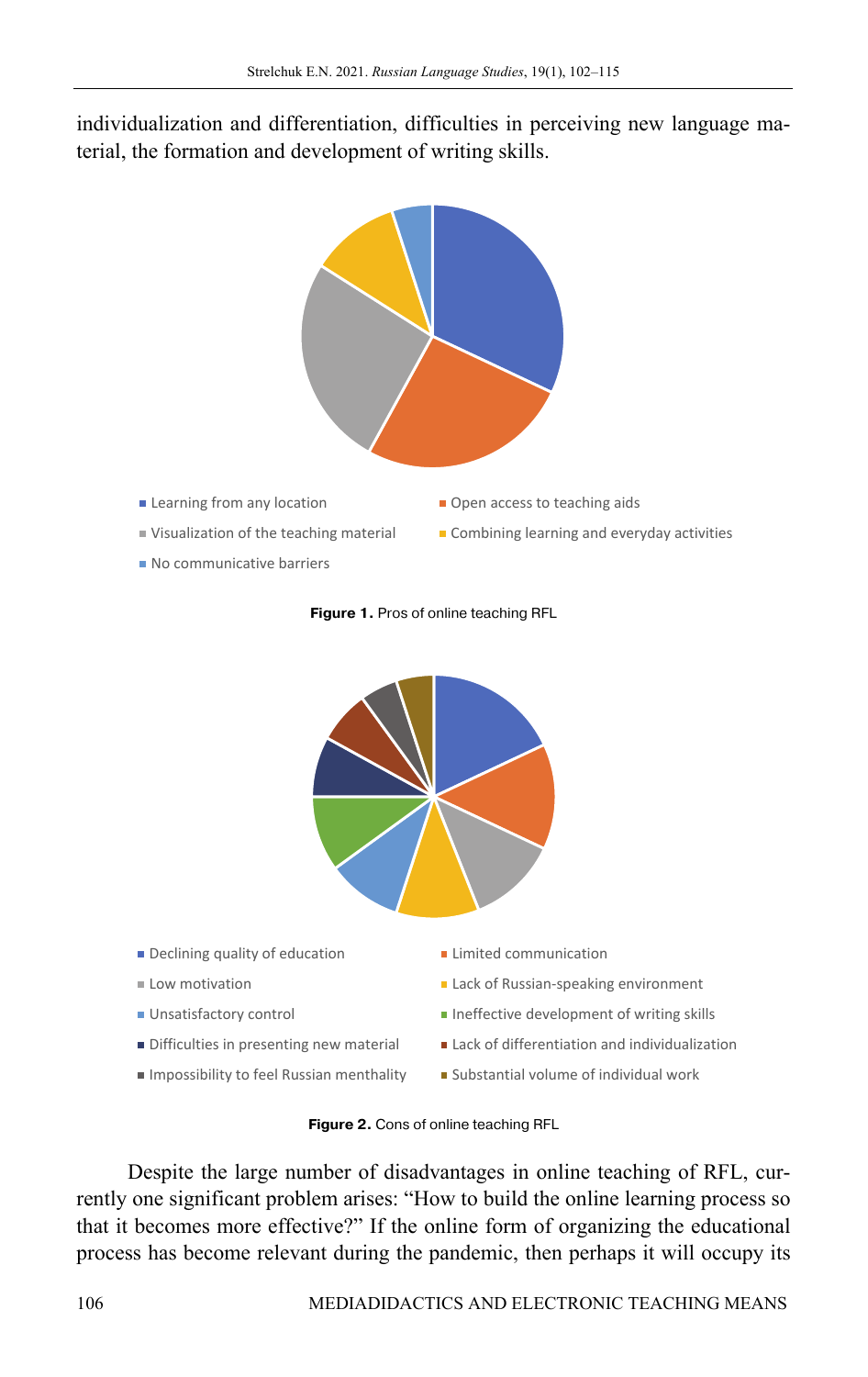niche in the educational process as one of possible and even the only available in difficult social situations. To answer this question, one should recall the words of the famous Greek philosopher Aristotle: "I teach by teaching." Currently, both students and teachers have to work under difficult educational conditions.

Recipients made recommendations to improve online training in RFL (Figure 3).



- Interactive lessons (6 people)
- **Motivative tasks (5 people)**
- Individual work (3 people)
- Game technologies (3 people)
- Camera and microphone on (3 people)
- Speaking club (3 people)
- Doing writing exercises in copybooks (3 people)
- Working with traditional (printed) textbooks (2 people)
- Presenting new materisl with the help of modern technologies (3 people)
- **Different forms of learning (3 people)**

**Figure 3.** Recommendations to improve online training in RFL

There are a lot of recommendations made by the recipients, and they are of different nature. In the proposed study, we will focus on the most relevant of them.

Thus, the analysis of the pros and cons of online education and the recipients' recommendations, as well as the author's own teaching experience in a foreign audience, made it possible to identify the following components of the pedagogical toolkit ("a set of tools that are necessary for a teacher in the process of teaching and education, i. e. his professional activities") in online teaching of RFL, which is advisable to use in the *short term* (Strelchuk, 2019: 19).

1. *Modern pedagogical technologies*. There are many different educational technologies. Most of them are focused on computer support, since "the digital format allows unprecedented freedom and diversity in including materials into the educational process..." (Akishina, Tryapelnikov, 2018: 12). So it is advisable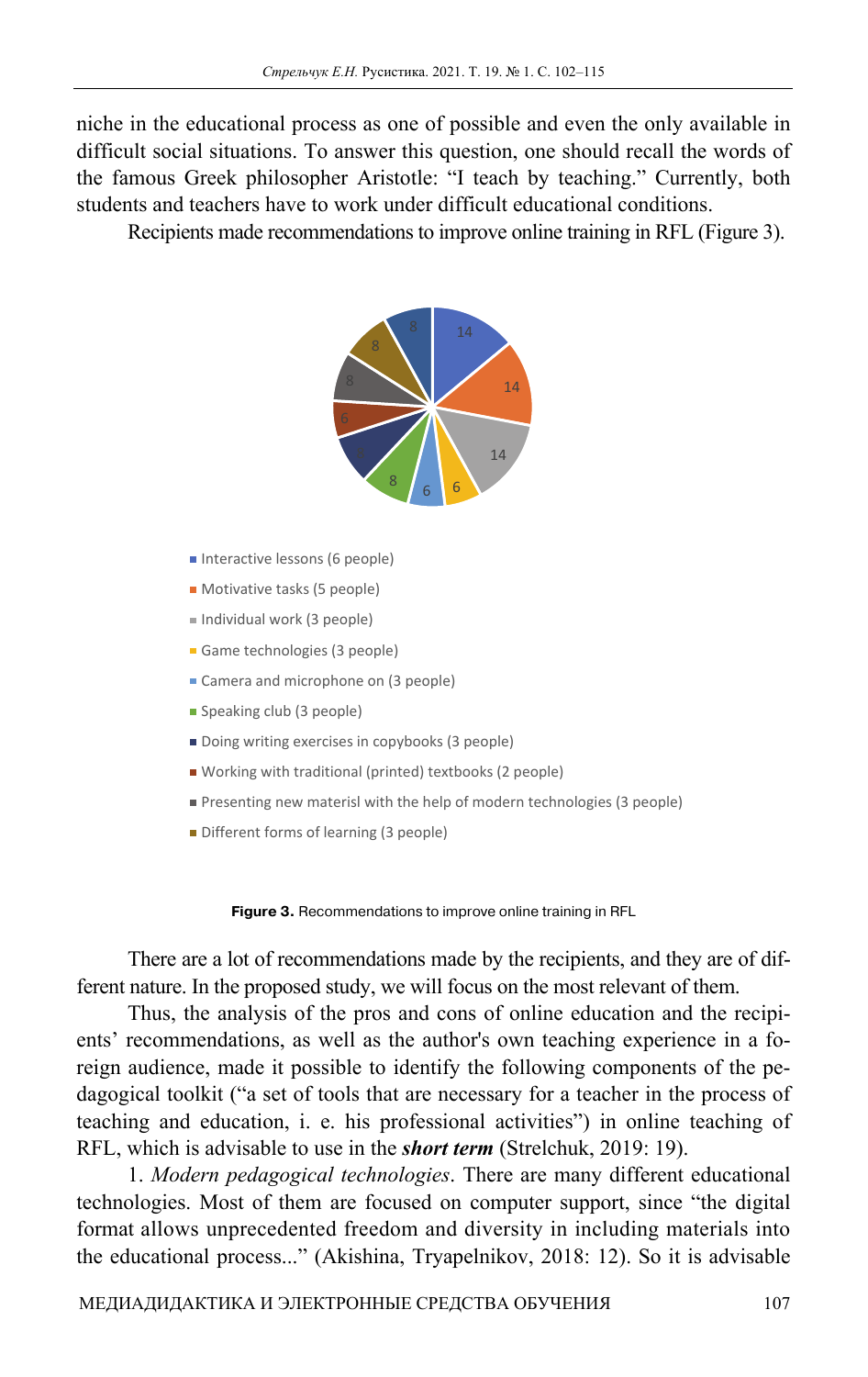to use in online learning those modern technologies that allow to motivate students to learn RFL. First of all, these are technologies of collaboration, projects, critical thinking and many others. These technologies involve presentations, which allow to diversify online lessons with the help of visualization, contribute to the development of skills of independent search for information on the Internet, as well as the ability to speak and communicate online.

Positive results gave virtual excursions (excursion is one of the main pedagogical technologies, according to A.N. Shchukin), aimed at developing a number of competencies (speech, sociolinguistic, socio-cultural, discursive, etc.) that are part of the communicative competence (Shchukin, 2012: 324–325). "Virtual excursions seem to be effective, since they are based on the principle of dialogueness and are implemented in the communicatively meaningful triad " teacher – student – museum items", they develop students' motivation to learn Russian, expands the foreign students' assimilation of the Russian-language picture of the world (Dudin, 2017: 23).

We also ought to mention such technology as gaming. Now it is associated with the term "gamification" and the use of computer games in the educational process. Currently, electronic applications have been developed that present information in a playful way. For example, created by the staff of the Pushkin Russian Language Institute "The Adventures of Smartcot" (Osadchii et al., 2018). From our point of view, they can be used at RFL lessons, first of all, as homework or independent work. However, not only computer games, but also other game forms that are traditionally used in teaching RFL should be used at online lessons. For example, role-playing business and situational games. It should be noted that presenting the material in a playful form should be controlled, since the excessive use of such technologies can turn a lesson into entertainment and deprive it of implementing necessary educational and methodological tasks.

2. *General didactic principles of individualization and differentiation*. These well-known principles are of great importance, since the whole process of teaching RFL is aimed at forming a foreign language personality of each student. However, the transition to mass distance and online education during the pandemic did not allow to fully implement these principles in the classroom with foreign students. This led to a number of shortcomings in educational process, including low attendance, lack of attention in the classroom, psychological tension, long-term adaptation to new online technologies and, as a result, low motivation of learning the target language. In our opinion, the principles of individualization and differentiation must be implemented both in extracurricular and classroom work of online RFL teaching. The teacher, taking into account these principles, should think over tasks and exercises for each student in accordance with his abilities and capabilities. In this regard, as A.A. Zankov noted, one should focus on "andragogy and flexibility of learning" (Zankova, 2019: 28). Language andragogy (Adult Learning Theory) involves taking into account certain methods, technologies and techniques that allow organizing the process of teaching RFL considering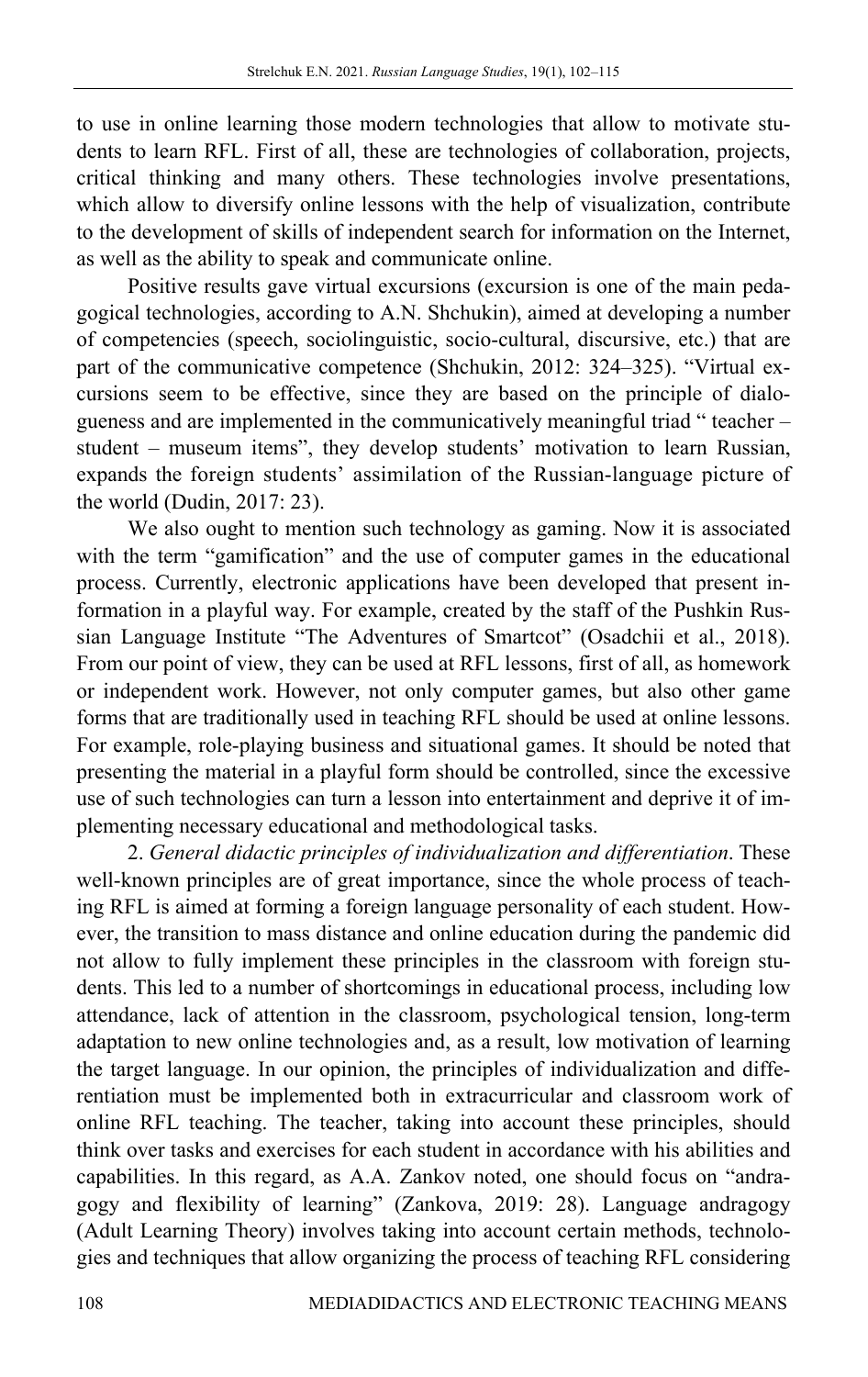"specificity of age-related characteristics of forming language competence in adults" (Milrud, 2014). Methodology of teaching RFL should also take into account the national characteristics of students. "An adult learner is characterized by psycho-age and ethnic characteristics that distinguish him from other groups of students, which must be taken into account in online classes" (Kozdra, 2019). For example, Chinese students like to prepare projects, search for material on the Internet, read it (read, but not tell; in an online learning environment, it is acceptable for Chinese students). Arab students prefer to take part in discussions, turn on cameras, microphones and justify their point of view. European students behave modestly but confidently in online classes. They not only do their homework well, but also help other students.

3. *Communicative method*. During online learning, preference should be given to the communicative method, where "the learning process is a model of the communication process" (Kapitonova et al., 2009: 160). In our opinion, implementing this method online creates interactivity as one of the most significant concepts of the modern educational process. In this connection, such terms as "interactive forms of learning", "interactive lessons", "interactive tasks" have appeared. Interactive means cooperating, taking an active part in the dialogue with both the teacher and the students. The foreground is "the personality of the student, while the main task of the teacher is not to give ready-made tasks, but to encourage students to actively search, actively solve problems" (Semenchukov, 2019: 88). The purposeful use of interactive forms, lessons and tasks is aimed at developing the clip consciousness of the modern generation Z. "Our students... perceive information not holistically, but as a sequence of almost unrelated events: through short stories, video clips, vivid pictures, emotional images, small articles" (Naumenko, 2020: 138). Therefore, it is necessary to present material online in a concise and vivid manner, avoiding visual fatigue of students, but at the same time make it understandable and accessible. The ease of presentation makes the material more interesting. From this point of view, various communication forums, which are aimed at developing the communicative competence of students, are really effective, however, working with them takes up a significant part of the study time, and the teacher cannot always use forums as a necessary pedagogical tool.

*Further prospects* for online teaching RFL should solve a number of topical issues. Let us consider only some of them in the framework of this study.

*Formation of communicative competence*. The main goal of teaching Russian to foreigners is to form their communicative competence in different spheres and situations of communication. Teachers should use various elements of pedagogical tools that are aimed at forming and developing this competence. It should be noted that online education deprives teachers and students of the opportunity to communicate "face to face", besides, it is also limited in time: after turning off the camera and microphone, the lesson ends (for comparison: in the offline format it continues during breaks and even after lessons). This problem should be solved with the help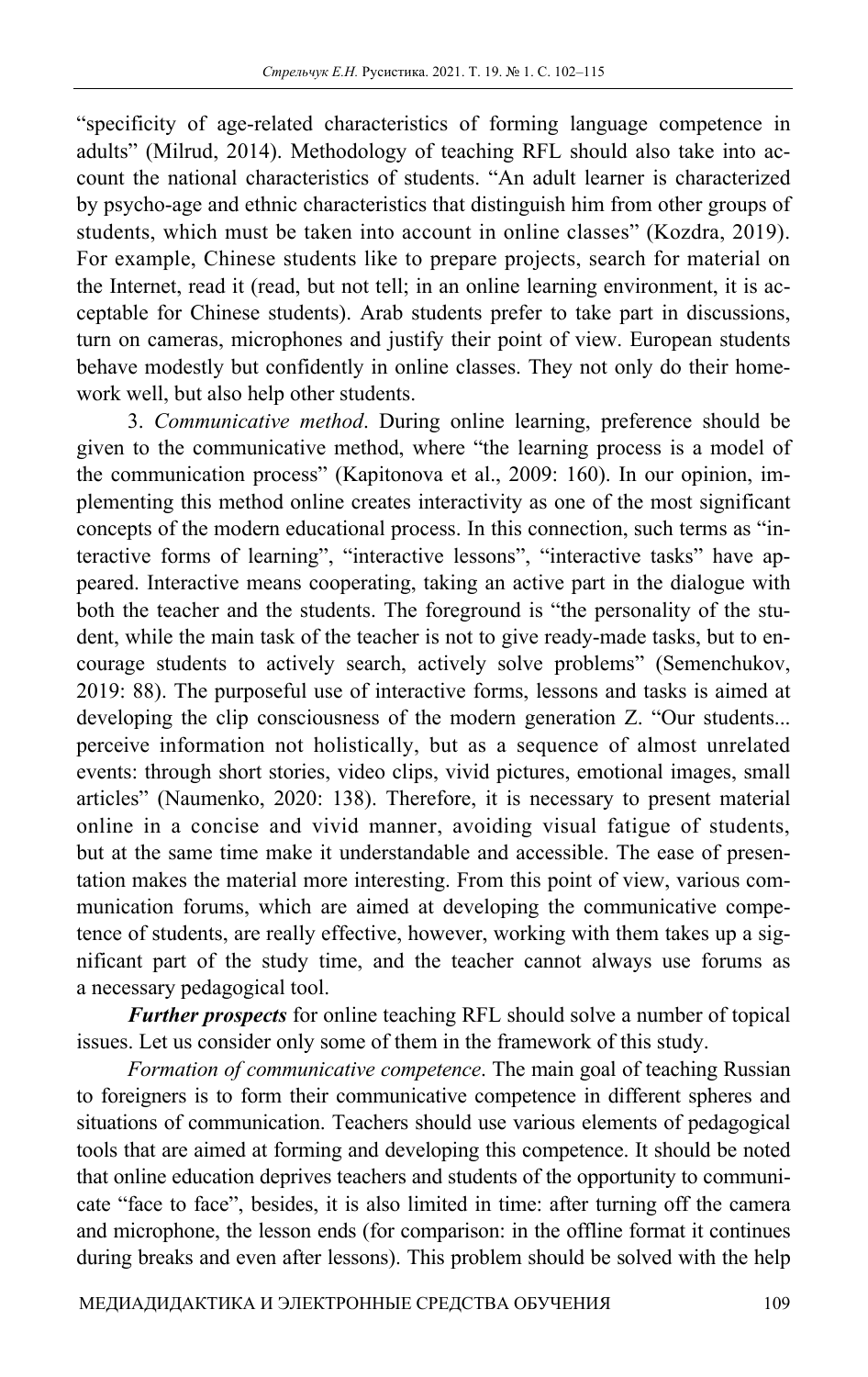of open discussion platforms and conversation clubs, which could maximize the involvement of students in the process of communication in the target language. However, organizing and implementing them online is not an easy task, especially at the initial stage, when students have a minimum of vocabulary. As a result, during online learning, communication in Russian is limited in time, which interfere with the formation and development of communicative competence.

*Lack of a Russian-speaking environment*. The second topical issue is the availability of the language environment. Most foreigners come to Russia with the main goal: to learn Russian in a linguistic environment as a "linguocultural given" (Orekhova, 2004: 387). It is the environment that allows to immerse in the world of the Russian language and Russian culture, to learn the Russian mentality. Of course, many students study Russian in their homeland, where there is no Russian-speaking environment. However, everyone has a desire to come to Russia, and everyone tries to realize it. During the pandemic, many foreigners left Russia and thereby deprived themselves of learning the Russian language in an environment where there is "natural reliable video and audio sequence", "situational and background sequence", "teaching environment of the language" (Orekhova, 2004: 387). Communicating with the teacher as a native Russian speaker in online classes, foreigners were involved only in educational, scientific and socio-cultural spheres, since most of the material studied is devoted to them. Social, formal and business spheres remained unclaimed, in which communication is most often carried out not in the classroom, but outside the university.

*Homework supervision*. In the online format, it is impossible to qualitatively control the task implementation. Free access to the Internet, artificial intelligence allow students to quickly find answers, offer solutions to which they have not a direct, but an indirect relationship (classmates provide assistance, they send ready-made answers to foreigners). Control in the form of tests, which is most often used during online classes, cannot be the main one. Not all types of speech activity and aspects of language can be effectively checked with their help. For example, speaking as a productive type of speech activity requires creating a large number of other test and control materials. Homework and how well it is done are very difficult issues. What resources are more effective? How do you monitor each student? These questions have not been answered yet.

*Formation writing skills and abilities*. Online formation of writing skills and abilities is complex and lengthy. Despite the fact that students have access to almost all the necessary written sources, learning to write in Russian and express thoughts in written form is considered one of the most difficult types of speech activities. Difficulties appear at the very early stage of learning, when students learn Russian sounds and letters. The teacher can use special online whiteboards, but he is not able to edit the spelling of letters in each student's notebook. Moreover, many students prefer to learn the Russian alphabet using a computer keyboard. Thus, their brains do not create cognitive memory maps, since the letters typed on the keyboard are not fixed in memory. "The hand is an extension of our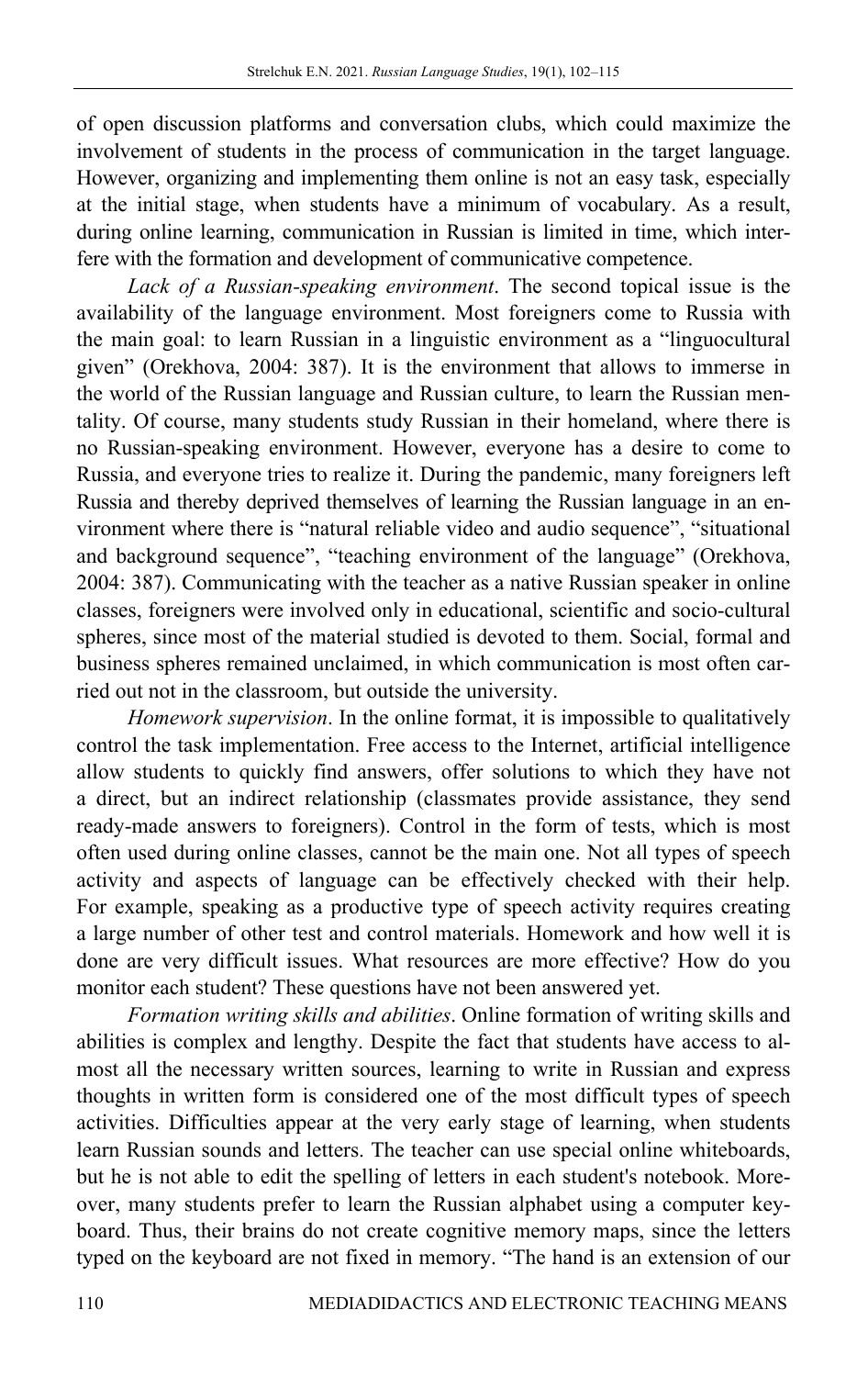brain. Everything is interconnected. The hand from the brain, the brain from the hand" (Chernigovskaya, 2017: 19). There arises a problem of developing writing skills, as students get used to numerous computer resources and just write off ready-made texts. Why do the students need to develop their speech in Russian if there is such a good helper – the Internet? We think that almost all students belonging to Generation Z ask themselves this question.

The outlined topical issues show that it is rather difficult to achieve maximum efficiency in online teaching of RFL. It should be assumed that teaching RFL should be carried out in a mixed (blended) format, when a part of the classes is carried out online (provided that there are no technical problems: uninterrupted operation of the Internet, a high-quality information platform, communicative literacy of a teacher and a student), the other part – offline, with direct face-to-face contact between a teacher and a student.

Ideas about implementing this format were put forward by foreign scientists Pete Sharma, Curtis Bonk, Barney Barett, Martin Oliver. They called this form of learning "hybrid" (Friesen, 2012). Both terms are currently used, although, from our point of view, blended learning is more often used in Russian pedagogy. Among Russian scientists the concept of "blended learning" is proposed by I.Yu. Mishota: This is a "combined course" that "...combines real-time e-learning programs and teacher-student classroom lessons" (Mishota, 2012: 443).

It should be noted that at present, projects have been proposed for studying foreign languages in the blended format. They are mainly devoted to the study of English in different countries of the world. For example, in Russia (Ivanova et al., 2020; Ostapenko, 2017), China (Dou, Song, 2020), USA (Payne, 2020), South Korea and Saudi Arabia (Bailey et al., 2020). So far, there are no relevant studies that would consider the format of blended teaching RFL, which indicates the prospects of the direction we have indicated.

### **Conclusion**

Quintilian's words "Practice without theory is more relevant, than theory without practice" are still topical. Rough social conditions made Russian teachers massively carry out the process of online teaching Russian as a foreign language at a practical level without fundamentsl theoretical base. In our research, we pointed out only some actual problems of online teaching RFL in the short and long term. Mixed format of online teaching foreign students is considered as one of the variants. This author's point of view could be criticized. We suppose that in the nearest future world education will produce a new teaching approach, as the pandemic will leave its mark and influence world education market.

#### **References**

Akishina, A.A., & Tryapelnikov, A.V. (2018). Innovative pedagogical technologies in RFL: New educational texts. *Methods of Teaching Foreign Languages and RFL: Traditions and*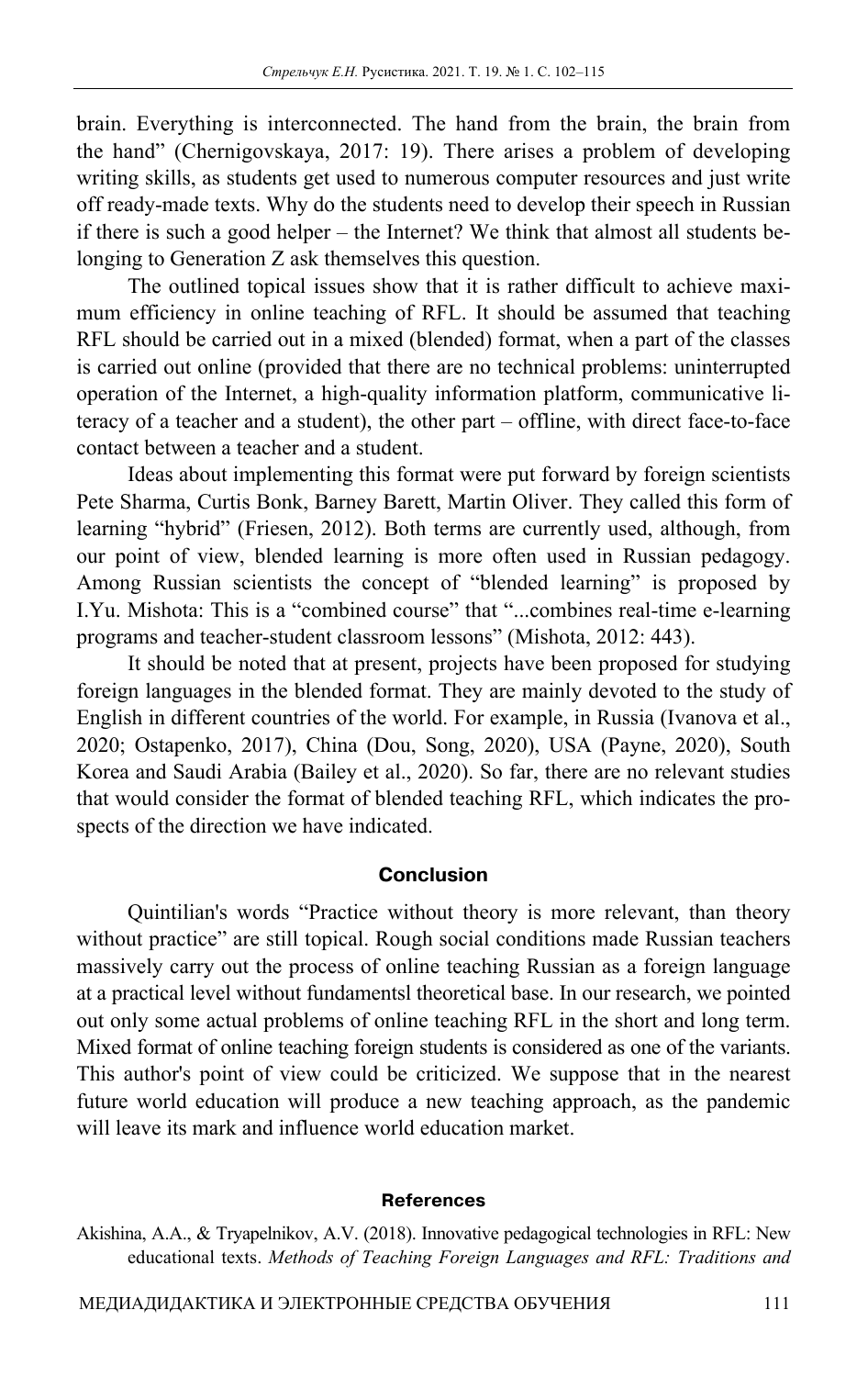*Innovations: Collection of Materials of the III International Scientific and Methodological Online Conference* (рр. 166–176). Kursk: Kursk State Medical University Publ. (In Russ.)

- Azimov, E.G. (2012). *Informatsionno-kommunikatsionnye tekhnologii v prepodavanii russkogo yazyka kak inostrannogo: Metodicheskoe posobie dlya prepodavatelei russkogo yazyka kak inostrannogo* [*Information and communication technologies in teaching Russian as a foreign language: A methodological guide for teachers of Russian as a foreign language*]. Moscow, Russkii yazyk. Kursy Publ. (In Russ.)
- Azimov, E.G. (2020). Russian as a foreign language e-textbooks: Current state and perspectives. *Russian Language Studies, 18*(1), 39–53. (In Russ.) https://doi.org/10.22363/2618- 8163-2020-18-1-39-53.
- Bailey, D., Almusharraf, N., & Hatcher, R. (2020). Finding satisfaction: Intrinsic motivation for synchronous and asynchronous communication in the online language learning context. *Education and Information Technologies.* https://doi.org/10.1007/s10639-020-10369-z.
- Chernigovskaya, T.V. (2017). Our neural network is the most complex mechanism. *Neurology and Psychiatry*, 1(130), 9–10. (In Russ.)
- Dhawal, Sh. (2018). *By the numbers: MOOCs in 2018.* Retrieved October 22, 2020, from https://www.class-central.com/report/mooc-stats-2018/-dhawal-shah.html.
- Dou, W.N., & Song, X.Y. (2020). Construction of hybrid English courses based on mobile software assisted teaching in Chinese universities. *ICIET 2020 : Proceedings of the 8th International Conference on Information and Education Technology, March 2020* (pp. 36–41). https://doi.org/10.1145/3395245.3396435.
- Dudina, G.O. (2017). Muzeinaya pedagogika kak sredstvo obucheniya russkomu yazyku kak inostrannomu (na primere modelirovaniya virtual'noi ekskursii po muzeyam Sankt-Peterburga) [Museum pedagogy as a means of teaching Russian as a foreign language (on the example of modeling a virtual tour of the museums of St. Petersburg)]. *Sovremennye Problemy Nauki i Obrazovaniya* [*Modern Problems of Science and Education*] (issue 6). Retrieved October 7, 2020, from http://www.science-education.ru/ru/article/ view?id=27246.
- Dyakova, T.A., & Khvorova, L.E. (2020). Online lesson of Russian as a foreign language in the context of pedagogical activity digital transformation. *Russian Language Studies*, *18*(2), 209–219. http://dx.doi.org/10.22363/2618-8163-2020-18-2-209-219.
- Friesen, N. (2012). *Report: Defining blended learning*. Retrieved October 22, 2020, from www.learningspaces.org/papers/Defining\_Blended\_Learning\_NF.pdf.
- Ivanova, E., Polyakova, M., & Abakumova, M. (2020). Implementing a blended learning approach to foreign language teaching at SPbPU. *IOP Conference Series: Materials Science and Engineering. Volume 940: International Scientific Conference "Digital Transformation on Manufacturing, Infrastructure and Service", 21–22 November 2019, Saint Petersburg, Russian Federation*. DOI: 10.1088/1757-899X/940/1/012138.
- Kapitonova, T.I., Moskovkin, L.V., & Shchukin, A.N. (2009). *Metody i tekhnologii obucheniya russkomu yazyku kak inostrannomu* [*Methods and technologies of teaching Russian as a foreign language*]. Moscow, Russkii yazyk. Kursy Publ. (In Russ.)
- Kozdra, M. (2019). What a textbook on Russian as a foreign language for adult students should be. *Russian Language Studies, 17*(1), 78–89. (In Russ.) http://dx.doi.org/10.22363/ 2618-8163-2019-17-1-78-89.
- Milrud, R.P. (2014). *Uroki yazykovoi pedagogiki: Mezhdu proshlym i budushchim* [*Lessons of language pedagogy: Between the past and the future*]. Retrieved September 27, 2020, from http://iyazyki.ru/2014/11/language-pedagogy.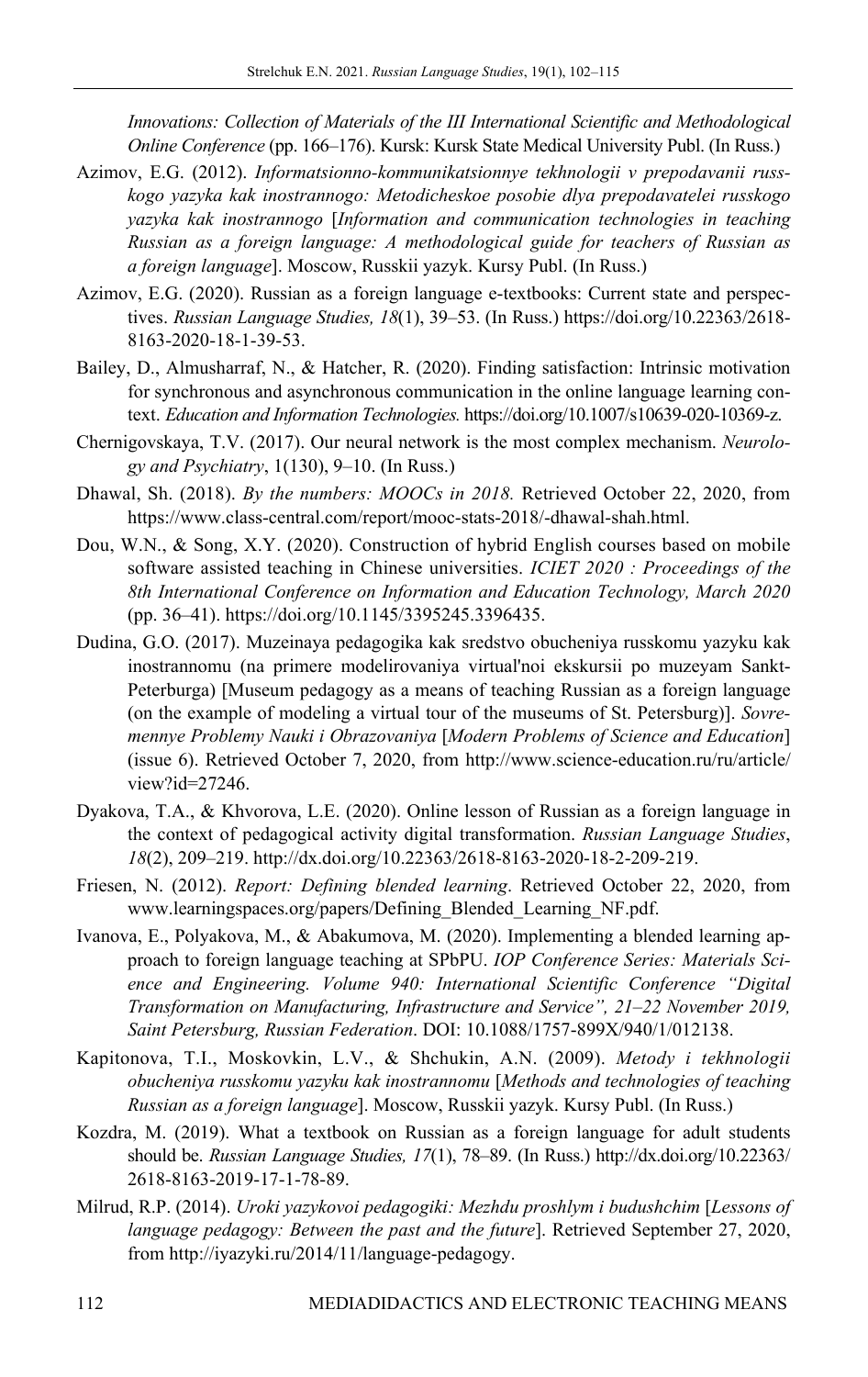- Mishota, I.Yu. (2012). Application of "blended learning" in the educational process in universities. *Proceedings of the Historical and Archival Institute: A Peer-Reviewed Collection of Scientific Papers, 39*, 452–456. Moscow. (In Russ.)
- Naumenko, Zh.N. (2020). Interaction in the "teacher student" system in the era of digital transformation of education. *Digital Transformation of Education: Electronic Collection of Abstracts of the 1st Scientific and Practical Conference* (pp. 138–142). Minsk, Main Information and Analytical Center of the Ministry of Education of the Republic of Belarus. (In Russ.)
- Orekhova, I.A. (2004). *Obuchayushchii potentsial russkoi sredy v formirovanii lingvokul'turologicheskoi kompetentsii inostrannykh uchashchikhsya* [*Teaching potential of the Russian environment in the formation of linguocultural competence of foreign students*] (Author's abstr. doc. ped. diss.). Moscow. (In Russ.)
- Osadchii, M.A., Maev, I.A., Zhiltsov, V.A., & Olkhovskaya, A.I. (2018, November 14). *Uchebno-igrovoi programmnyi kompleks "Operatsiya 'Smartkot' ".* Svidetel'stvo o registratsii programmy dlya EVM RU 2018664266 [*Educational-game software complex "Operation 'Smartkot' ".* Certificate of registration of the computer program RU 2018664266]. (In Russ.)
- Ostapenko, A.S. (2017). Blended learning: new opportunities in foreign language teaching. *Tyumen State University Herald. Humanities Research. Humanitates, 3*(1), 270–279. (In Russ.)
- Pashkovskaya, S.S. (2010). *Differentsiruyushchaya model' obucheniya russkomu proiznosheniyu s ispol'zovaniem komp'yuternykh tekhnologii* [*A differentiating model of teaching Russian pronunciation using computer technologies*]. Penza, PSPU Publ. (In Russ.)
- Payne, J.S. (2020). Developing L2 productive language skills online and the strategic use of instructional tools. *Foreign Language Annals, 53*(2), 243–249. DOI: 10.1111/flan.12457.
- Rudenko-Morgun, O.I. (2009). *Printsipy modelirovaniya i realizatsii elektronnogo uchebnometodicheskogo kompleksa po russkomu yazyku na baze tekhnologii gipermedia* [*Principles of modeling and implementation of an electronic educational-methodical complex in the Russian language based on hypermedia technologies*]. Moscow, RUDN Publ. (In Russ.)
- Semenchukov, V.V. (2019). On the role and place of interactive pedagogical technologies in teaching foreign students the vocabulary of the Russian language. *Materials of the VI Republican Scientific and Practical Seminar* (pp. 86–89). Minsk, Belarusian State University. (In Russ.)
- Shchukin, A.N. (2012). *Obuchenie rechevomu obshcheniyu na russkom yazyke kak inostrannom: Uchebno-metodicheskoe posobie dlya prepodavatelei russkogo yazyka kak inostrannogo* [*Teaching speech communication in Russian as a foreign language: A training manual for teachers of Russian as a foreign language*]. Moscow, Russkii yazyk. Kursy Publ. (In Russ.)
- Strelchuk, E., & Ermolaeva, S. (2019). Teaching online Russian language as a foreign language through social networks (initial stage). *ICERI2019 Proceedings. 12th International Conference of Education, Research and Innovation, November 11–13, 2019, Seville, Spain* (pp. 1970–1975). IATED Academy. DOI: 10.21125/iceri.2019.
- Strelchuk, E.N. (2019). Pedagogical tools: The essence, use and role of the concept in Russian and foreign pedagogy. *Perspectives of Science and Education, 37*(1), 10–19. (In Russ.) DOI: 10.32744/pse.2019.1.1.
- Zankova, A.A. (2019). Learning Russian as a foreign language in online environment: Opportunities and peculiarity. *The World of Science, Culture and Education*, 2(75), 28–29. (In Russ.)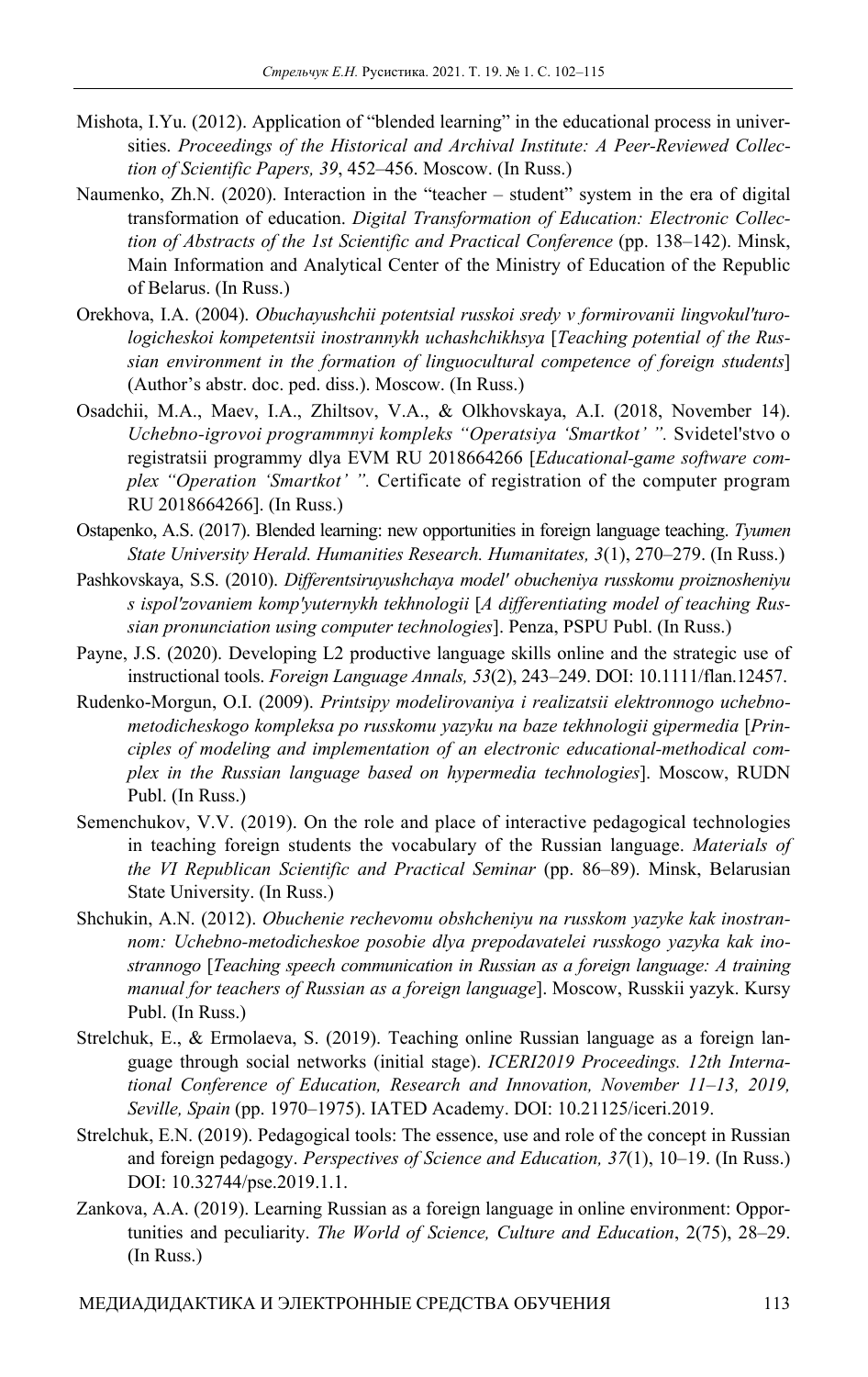Zhang, Wei, & Vesnina, L.E. (2020). Online teaching Russian practical grammar at a Chinese university during the epidemic. *Russian Language Studies, 18*(4), 383–408. http://dx.doi.org/ 10.22363/2618-8163-2020-18-4-383-408.

Zhiltsov, V.A. (2019). *Komp'yuternoe modelirovanie yazykovoi sredy v distantsionnom obuchenii RKI (urovni A2–V1)* [*Computer modeling of the language environment in distance learning RFL (levels A2–B1)*] (Author's abstr. cand. ped. diss.). Moscow. (In Russ.)

### **Bio note:**

*Elena N. Strelchuk*, Doctor of Pedagogical Sciences, Associate Professor of the Department of the Russian Language and Teaching Methods of the Peoples' Friendship University of Russia (RUDN University). *Research interests:* methodology of teaching Russian as a foreign language, culture of Russian speech, applied cultural linguistics. Author of more than 150 scientific publications. E-mail: Strelchukl@mail.ru.

DOI 10.22363/2618-8163-2021-19-1-102-115

Научная статья

## **Перспективы онлайнобучения русскому языку как иностранному в вузах РФ**

## **Е.Н. Стрельчук**

*Российский университет дружбы народов, Российская Федерация, 117198, Москва, ул. Миклухо-Маклая, д. 6*   $\boxtimes$  Strelchukl@mail.ru

**Аннотация.** Пандемия COVID-19 внесла значительные коррективы в образовательный процесс почти во всех странах мира. Методы и подходы, приемы и технологии, которыми преподаватели пользовались в офлайн-обучении, оказались неэффективными. Особую актуальность приобрели вопросы, связанные с онлайн-обучением русскому языку как иностранному, так как многие студенты вынуждены были покинуть Россию и изучать язык только в онлайновом формате. Цель исследования заключается в рассмотрении перспектив (ближайших и дальнейших) онлайн-обучения русскому языку иностранцев в вузах РФ. Материалами исследования послужили результаты анкетирования, проведенного среди магистрантов 1-го года обучения по направлению 45.04.01 «Русский язык как иностранный» филологического факультета РУДН (г. Москва), а также опыт работы автора, который преподает русский язык иностранцам в режиме онлайн на платформах ТУИС и Microsoft Teams. В результате исследования выявлены плюсы и минусы онлайн-обучения русскому языку как иностранному, внесены предложения по повышению его эффективности в российских вузах, определены ближайшие перспективы, которые предполагают реализацию актуальных компонентов педагогического инструментария в онлайн-обучении РКИ: современных педагогических технологий, принципов индивидуализации и дифференциации, коммуникативного метода обучения. К дальнейшим перспективам отнесено обучение русскому языку иностранцев только в смешанном формате. Основные проблемы, препятствующие качественному обучению РКИ в режиме онлайн, лежат в области формирования коммуникативной компетенции,